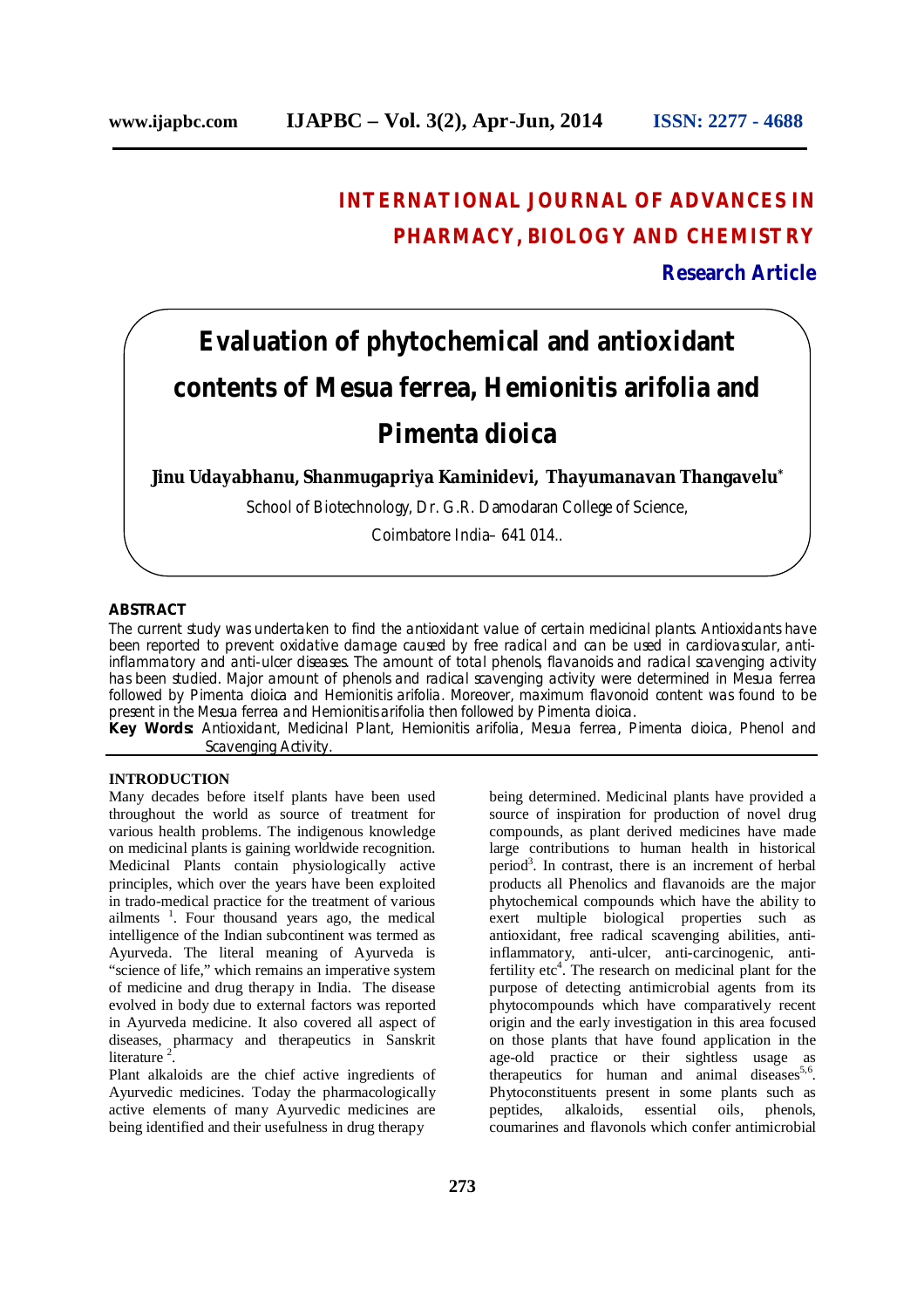properties that potentially significant therapeutic application against human pathogens, including  $b$ acteria, fungi or virus<sup>7</sup>.

Recently there has been an upsurge of interest in the therapeutic potentials of plants, as antioxidants in reducing free radical induced tissue injury. Although several synthetic antioxidants, such as butylated hydroxyanisole (BHA) and butylated hydroxyl toluene (BHT), are commercially available, but are quite unsafe and their toxicity is a problem of concern. So there is a trend to substitute them with naturally occurring antioxidants. Natural antioxidants especially phenolics and flavonoids from plant derived drinks (tea, wine etc.) fruits, vegetables and spices are already exploited commercially either as antioxidant additives or as nutritional supplements<sup>8</sup>. With this context, highly remarkable investigations have started worldwide on plants for their antioxidant potential.

#### **MATERIAL AND METHODS**

The plant samples of *Mesua ferrea* auct. non Linn. (M. *nagassarium* (Burm.f.), *Hemionitis arifolia* and *Pimenta dioica* were collected from Konny Forest Reserve, Kerala. As per the regular practice of extraction, all the plant samples were individually kept for shade drying till the colour of the plant turned to brown. Following shade drying, leafs of each plants were separately collected and powdered using a mixer grinder. About 10 grams of each plant powder was extracted in 100 ml of methanol by Soxhlet (24 h). The resulting extracts were used for determination of flavonoids, phenols and free radical scavenging activity.

Flavonoids were determined using Aluminum chloride colorimetric method<sup>8</sup>. The calibration curve was made by preparing quercetin solutions at different concentrations in methanol. Total phenols were determined by Folin Ciocalteu reagent<sup>10</sup>. The phenol values are expressed in terms of Gallic acid equivalent. Free radical scavenging activity was determined using the stable 1, 1-diphenyl-2-picryl hydrazyl radical (DPPH)<sup>11</sup>. BHT was used as standard controls. The statistical significance between antioxidant activity values of the extracts was evaluated with ANOVA by using Graph pad prism.

### **RESULTS**

Total phenolic content of the selected plants were measured using the Folin-Ciocalteu method, and the

results are shown in Fig .1. The total phenolic content of these plants ranged from 65.82 to 98.15 mg GAE/g. *Mesua ferrea* showed the highest phenolic content (98.15mg GAE/g), followed by *Pimenta dioica* (70 mg GAE/g) and *Hemionitis arifolia* (65 mg GAE/g). Phenolic compounds are plant metabolites, which are characterized by the presence of various phenol groups. A few of them are very reactive in neutralizing free radicals by donating a hydrogen atom or an electron, chelating metal ions in  $a$ queous solutions $^{12}$ .

Flavonoids are the major class of phyto compounds in plants. The values of flavonoid content varied in each plant such as 56.13 (*Pimenta dioica*), 58.68 (*Hemionitis arifolia*) and the highest value was 69.31 (*Mesua ferrea*).

The DPPH radical scavenging percentage for the methanol extracts of *M. ferrea* (MF)*, H. arifolia* (HA)*, P. dioica* (PD) were plotted in (Fig. 3). The DPPH scavenging capacity of *M. ferrea* was said to have 81±8.37, *H. arifolia* possess 65.7±4.18 and *P. dioica* have 50.7±4.49. The standard (BHT) showed the scavenging activity at a level of 91.8±6.76.

#### **DISCUSSION**

The analysis on the selected medicinal plants indicated the presence of high phenolic compounds. It may be due to the presence of tannins and flavonoids which are known to possess antioxidant activities<sup>13</sup>. It has been shown that the scavenging effects on the DPPH radical increases sharply with the increasing concentration of the samples and standards to a certain extent<sup>14</sup> and hence are said to be strongly dependent on the extract concentration.

#### **CONCLUSION**

High radical scavenging activity was observed in the *M.ferrea* followed by *H. arifolia* and *P. dioica*. The scavenging activities of the selected plants extracts are less effective than the commercial available synthetic (BHT). The plant extracts are safe and their non toxicity is more important over BHT effects. Hence this study supports the efficiency of tested plants as antioxidant additives or as nutritional supplements for human health.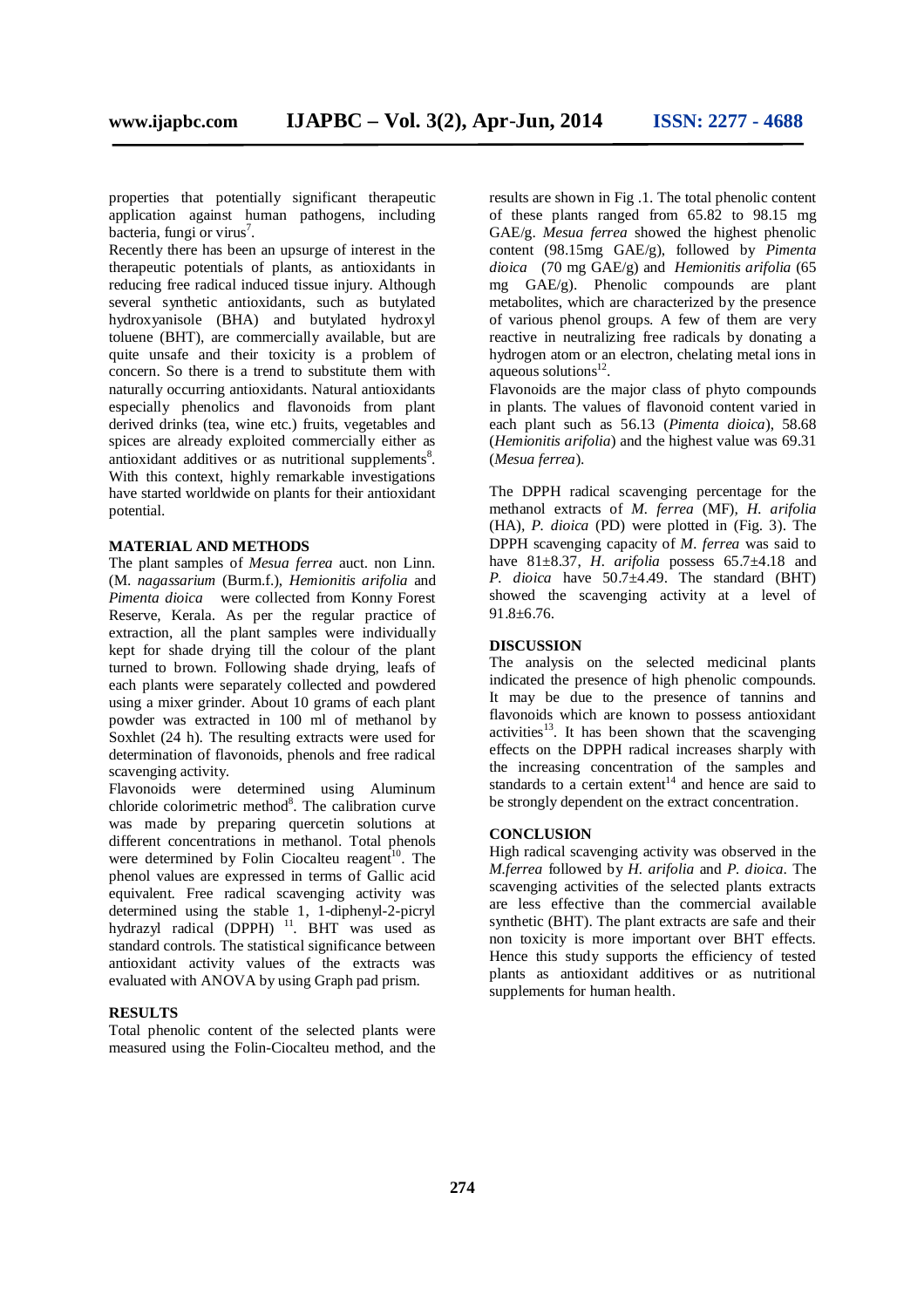

(MF : *Mesua ferrea*, HA : *Hemionitis arifolia,* PD : *Pimenta dioica*)







Fig 3. Statistical analysis of scavenging activity of test plants (BHT : Butylated hydroxytoluene [Standard], MF : *Mesua ferrea*, HA : *Hemionitis arifolia,* PD : *Pimenta dioica*)